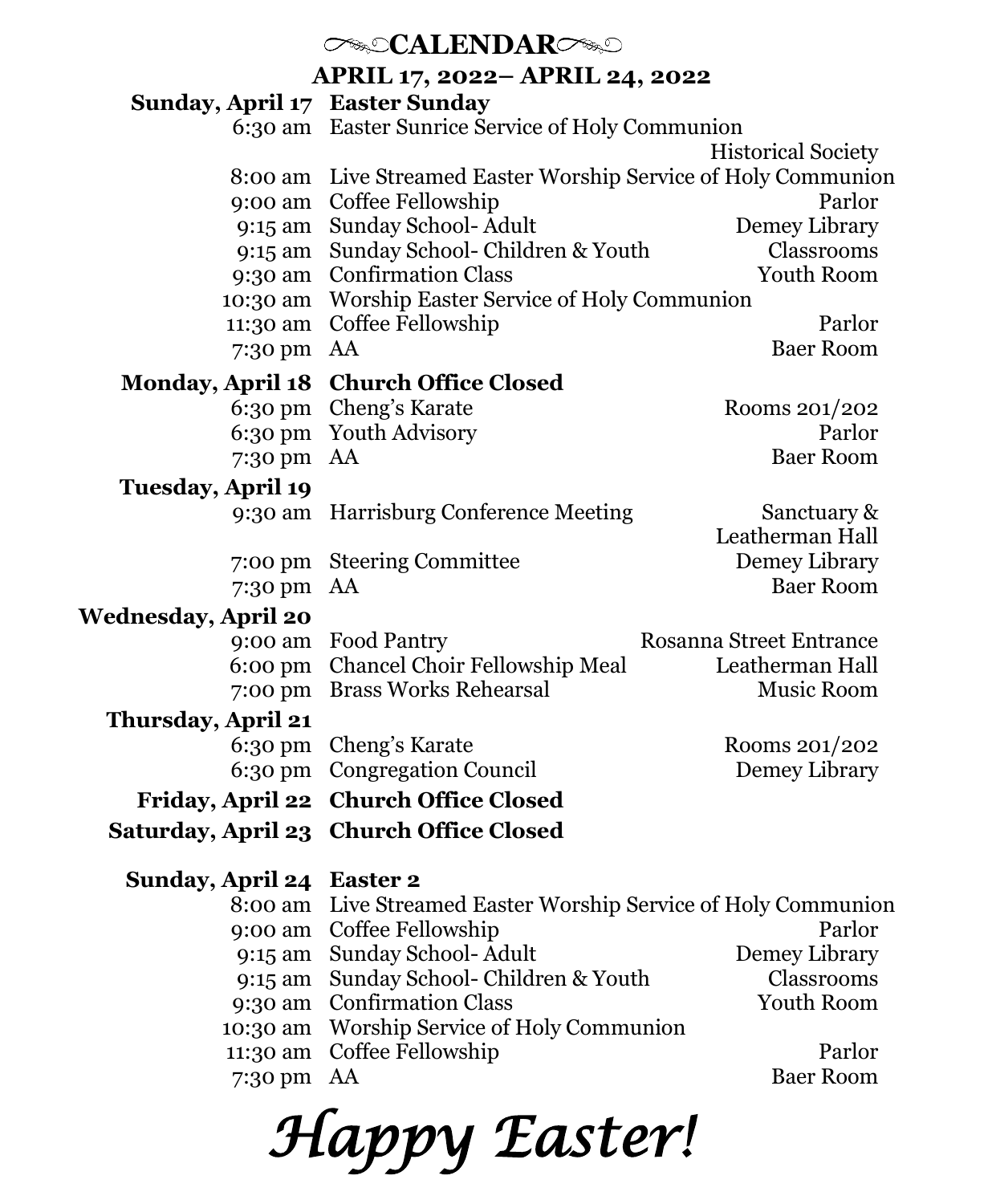## **PASTOR SCHREFFLER WILL BE AWAY**

Pastor Schreffler will be away beginning Monday, April 18 through Friday, April 22, 2022. Pastor Schreffler will be preaching on Sunday, April 24, 2022, and back in the office on Monday, April 25, 2022.

## **PICKING UP EASTER FLOWERS**

Easter flowers can be picked up today after the 10:30 am service or on Tuesday, April 19, 2022. Please note that the church office will be closed Monday, April 18, 2022.

### **SCAFFOLDING ON MAIN STREET**

Restoration Artisans have been hired to repoint the brownstone at the front of the church on Main Street. For the next few months, you will see scaffolding that has been set up to facilitate this restoration.

## **EVANGELISM**

**Church Directory** If you have not picked up your church directory, please stop by the church office. One copy per family please.

## **SOCIAL MINISTRY**

**Lenten Sock Drive Results** We received **821** pairs of men's white socks! This is a new record. Socks have been divided between Christ Lutheran Harrisburg and the Bethesda Mission. Thank you so much to everyone who donated! Since 2017 we have been able to donate a total of 3,308 pairs of socks.

**WORSHIP - April Sunday Coffee Fellowship** hosted by: Congregation Council



**Have you thought about singing in the choir?** Maybe looking for a new thing to do? Join the Chancel Choir on Wednesday, April 20, 2022, in Leatherman Hall for a meal and rehearsal. The Chancel Choir will be celebrating returning to singing through sharing a meal from 6:00 to 7:15 pm. Then we will meet in the sanctuary at 7:30 pm to sing. Don't worry, you won't be asked to sign a contract. Our plan

for this night is to enjoy one another's company and 'dust of the pipes.' We are a fun group of people, and we look forward to welcoming you.

#### **CHRISTIAN EDUCATION**

# **In-Person Vacation Bible School Returns at Zion.**

This year's theme is: **Monumental-Celebrating God's Greatness!**

**Save the Date**: Sunday, June 26<sup>th</sup> – Thursday, June 30<sup>th</sup>, nightly from 6:00-8:00 pm Information about registration will appear in the May Messenger and in weekly May announcements.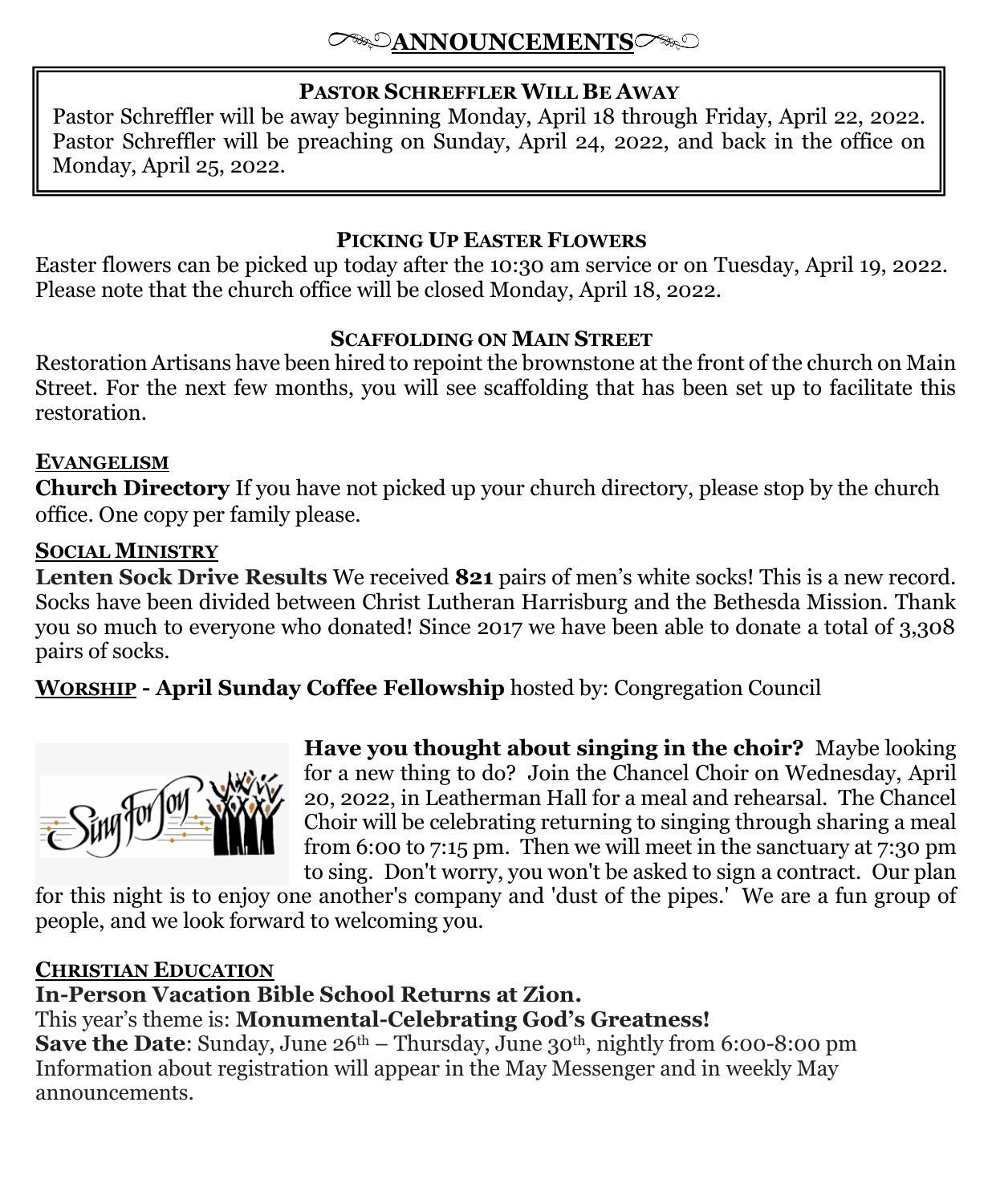# **HUMMELSTOWN FOOD PANTRY NEEDS**

Thank you for your continued support and donations. Your food donations are greatly appreciated. **The following items are needed to stock the shelves:** Spam, spaghetti sauce, kidney beans, evaporated milk, and instant oatmeal.



## **ADULT SUNDAY SCHOOL**



**9:15 am in the Demey Library** - Our topic today is "Experiencing Easter." How do you celebrate Easter? What traditions does your family have? More importantly, what difference does Easter make in your life? How do we live as "Easter people"? Join us for our friendly discussion.

## **WONDERFUL WOMEN OF GOD**



The wonderful women of God will be taking a short break. They will resume meeting again on Wednesday, April 27, 2022, at 10:30 am in the Demey Library to continue the lessons from Rob Bell's book "Love Wins."

## **BIRTHDAYS & ANNIVERSARIES THIS WEEK**

Birthdays April 17– April 23, 2022

Nicholas Sullivan- 04/17 John Kiessling- 04/19

Anniversaries April 17– April 23, 2022

Alexandra & Juan Aguirre- 04/21 Thomas & Kimberly Raezer- 04/23